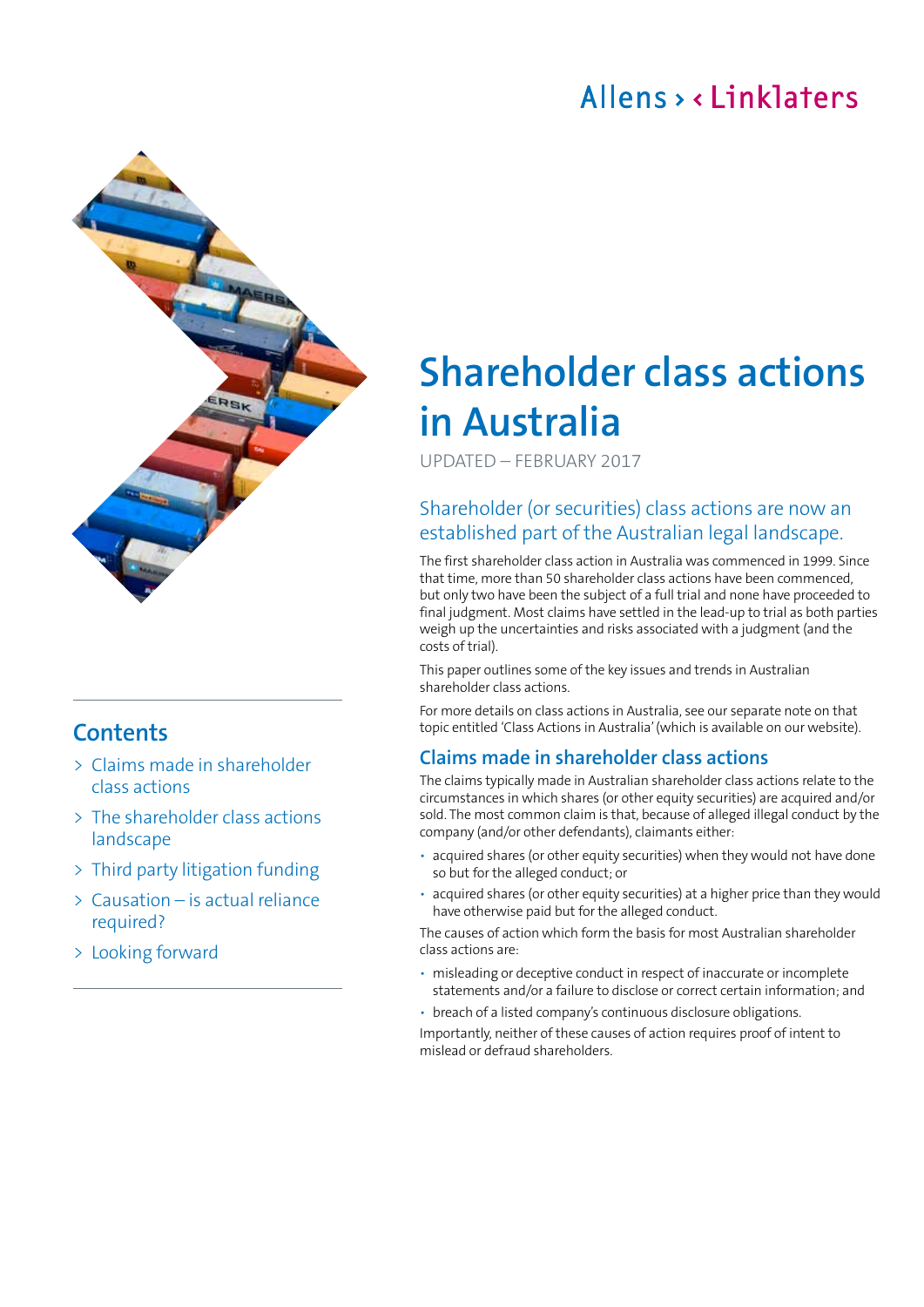<span id="page-1-0"></span>

#### **The shareholder class actions landscape**

\*Multiple claims brought by different law firms arising out of the same, or similar, circumstances are treated as a single claim.

By about the mid‑2000s, there was talk of an 'explosion' of shareholder class actions in Australia. There has not been an explosion but, as the graph above shows, there has been a marked increase in the number of shareholder class actions commenced in recent years.

Australia is now the jurisdiction outside of the United States in which a corporation is most at risk of facing class action litigation. Shareholder claims account for more than 20 per cent of all class action filings in the last decade. The increase in the number of shareholder (and other) class actions commenced in recent years is largely a result of the confluence of the following circumstances:

- plaintiff law firms have focused on shareholder class actions as a significant business opportunity (particularly in the wake of the downturn in their personal injury practices following legislative reform);
- the acceptance of the validity of, and growing facilitation of, third party funding under Australian law (as discussed below);
- a growing focus on corporate governance and the role that private litigation can play in the enforcement of corporate law; and
- the introduction of, and amendment to, court procedures, rules and regimes designed to facilitate the bringing of class actions which have resulted in new players entering the market, and the Australian

class action regime being described as 'one of the most liberal class action rules in the entire world'1 .

It has become increasingly common for multiple shareholder class actions to be commenced by different law firms in relation to the same conduct. This issue is most frequently addressed by arranging for the cases to be managed and heard together rather than, for example, staying one case and allowing the other to proceed. While resulting in many synergies, this approach often still requires a defendant and the court to deal with separate pleadings and evidence and, as such, significantly increases the costs compared to dealing with a single claim.

There has also been growing acceptance of shareholder class actions in the Australian investment community, including among institutional investors. Although an institutional investor rarely takes on the role of representative plaintiff, institutional participation has become increasingly fundamental to the commercial viability of many shareholder claims. Moreover, the sheer size of many institutional holdings in major listed companies means that growing institutional participation has increased the potential exposure associated with many shareholder class actions.

Some of the more high-profile shareholder class actions are profiled in the table that follows.

1 Professor G Miller, 'Some Thoughts on Australian Class Actions in light of the American Experience' in the Hon Justice K E Lindgren (ed), *Investor Class Actions,* Ross Parsons Centre of Commercial, Corporate and Taxation Law  $(2009)$  2 at 4.

| Case       | Commenced | Description                                                                                                                                                                                                                                                                                                                 | Outcome / Status                                                                                                          |
|------------|-----------|-----------------------------------------------------------------------------------------------------------------------------------------------------------------------------------------------------------------------------------------------------------------------------------------------------------------------------|---------------------------------------------------------------------------------------------------------------------------|
| Aristocrat | 2003      | Shareholders alleged that the company's financial<br>accounts were incorrect due to the inclusion of<br>certain revenue in circumstances not permitted by<br>accounting standards and that the company did not<br>have reasonable grounds for statements made about<br>its expected profitability.                          | The case settled in August 2008<br>after trial (but before judgment) for<br>\$136 million plus \$8.5 million in<br>costs. |
| Multiplex  | 2006      | Shareholders alleged that the company did not<br>properly disclose the full extent of significant cost<br>increases and delays (or the risk of significant cost<br>increases and delays) in the construction of the<br>Wembley Stadium.                                                                                     | The case settled in July 2010 (three<br>months prior to trial) for \$110<br>million (including costs).                    |
| <b>AWB</b> | 2007      | The shareholders' claims were based on an alleged<br>failure to disclose AWB's payment of transportation<br>and handling fees to an Iraqi entity in circumvention<br>of UN Security Council resolutions and the making<br>of allegedly misleading or deceptive statements in<br>relation to the company's dealings in Iraq. | The case settled in February 2010<br>(three days into the trial) for \$39.5<br>million (including costs).                 |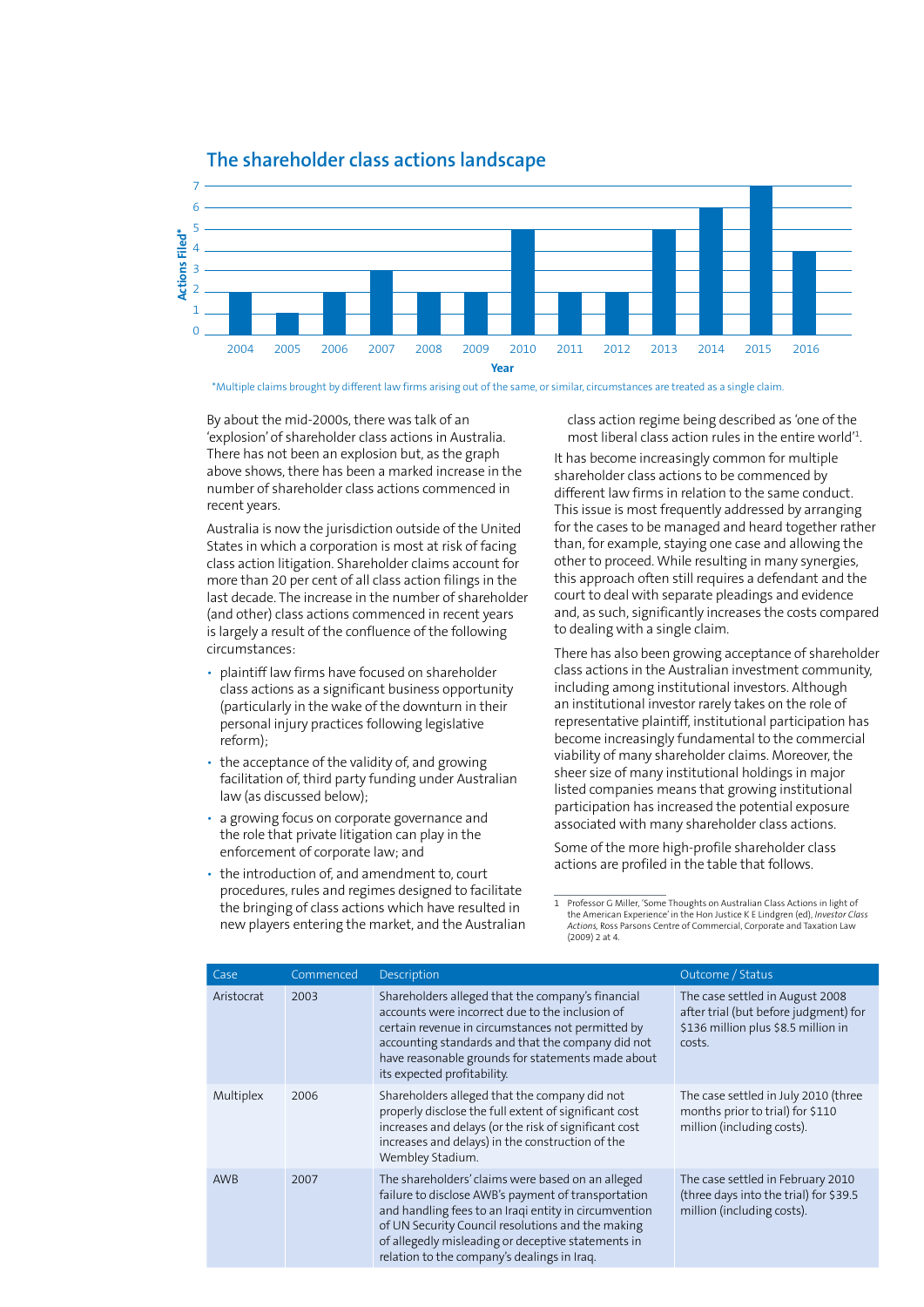<span id="page-2-0"></span>

| Case                          | Commenced | Description                                                                                                                                                                                                                                                                       | Outcome / Status                                                                                             |
|-------------------------------|-----------|-----------------------------------------------------------------------------------------------------------------------------------------------------------------------------------------------------------------------------------------------------------------------------------|--------------------------------------------------------------------------------------------------------------|
| Centro                        | 2008      | Investors alleged that the Centro companies did not<br>adequately disclose the full extent of their maturing<br>debt obligations and the risk that they might not be<br>able to refinance those debt obligations at forecast<br>cost or at all                                    | The case settled in May 2012<br>(midway through the trial) for \$200<br>million (including costs).           |
| National<br>Australia<br>Bank | 2010      | Shareholders alleged that the Bank failed to disclose<br>provisions for losses (or the need for such provisions)<br>in respect of its exposure to over \$1 billion of CDOs in<br>the first half of 2008 (ie during the development of the<br>global credit crisis).               | The case settled in November 2012<br>(weeks before trial) for \$115 million<br>plus \$12.5 million in costs. |
| Sigma<br>Pharm-<br>aceuticals | 2010      | Shareholders alleged that the company did not have a<br>reasonable basis for its 2009 profit guidance and that<br>it failed to disclose the deterioration in its share of the<br>generic pharmaceuticals market.                                                                  | The case settled in October 2012 (a<br>year prior to trial) for \$57.5 million<br>(including costs).         |
| <b>GPT</b>                    | 2011      | Shareholders alleged that GPT did not provide timely<br>disclosure of price-sensitive information in relation to<br>its 2008 results after a significant earnings downgrade<br>(as against earlier market guidance) was announced<br>on the eve of the end of the results period. | The case settled in May 2013 after<br>trial (but before judgment) for \$75<br>million (including costs).     |
| Allco<br>Finance<br>Group     | 2013      | Shareholders allege that the company failed to<br>accurately disclose the level of its current liabilities and<br>failed to inform the market of a review clause in its<br>lending facilities.                                                                                    | The trial is expected to commence in<br>October 2016.                                                        |

#### **Third party litigation funding**

In 2006, the High Court of Australia gave its approval to the concept of third party funding when it found that it was not contrary to public policy or an abuse of process (although individual funding arrangements may still fall foul of those imperatives)<sup>2</sup>. The ruling removed the questions surrounding the validity of third party funding that had previously existed and has encouraged new funders to enter the Australian market<sup>3</sup>. More than triple the number of class actions were commenced in the three years following the decision than in the three years prior<sup>4</sup>. It is now highly unusual for shareholder class actions to be pursued without third party funding.

Following further recent developments in the law relating to third party funding, funders are not subject to any regulation beyond the general law (to the extent the funder is subject to Australian law) and the need to have adequate processes in place for managing conflicts of interest. This means that anyone can fund litigation except for the lawyers involved in the case (who are prohibited from entering into an arrangement that involves taking a share of the proceeds of the litigation). That position is, however, under review following an inquiry by the Productivity Commission into 'Access to Justice Arrangements'. In December 2014, the Productivity Commission recommended that third party funders should be subject to a licensing regime which focusses on capital adequacy and disclosure requirements.

In November 2016, litigation funders achieved a significant breakthrough in the form of a so-called

'common fund' order<sup>5</sup>. This order entitled the funders in a shareholder class action to receive a funding commission from all participating class members and not just from those who had signed funding agreements. The court will not, however, determine an appropriate funding commission until the end of the proceedings. The introduction of this element of uncertainty has meant that the decision has been met with mixed responses from the funding sector. It remains to be seen what impact it will ultimately have on the shareholder class action landscape.

For further discussion of third party funding in Australia, refer to our more general paper on class actions in Australia.

#### **Causation – is actual reliance required?**

Causation is an essential element of a claim for damages arising from both misleading or deceptive conduct and a breach of a listed company's continuous disclosure obligations.

A critical unresolved issue in shareholder class actions in Australia is what a claimant must do to establish causation<sup>6</sup>. In particular, whether:

- it is necessary for each claimant to prove actual reliance on the contravening conduct (direct causation); or
- the requirement can be satisfied by general notions of reliance by the market affecting the price at which each claimant purchased and/or sold their shares (or other securities) (market‑based causation).

Whether or not direct causation is required will determine the process by which claims are dealt with

<sup>2</sup> *Campbells Cash and Carry Pty Ltd v Fostif Pty Ltd* [2006] HCA 41.

<sup>3</sup> See Allens *Focus*[: 'High Court gives green light to litigation funding'](www.allens.com.au/pubs/ldr/foldr30aug06.htm) (August 2006) [www.allens.com.au/pubs/ldr/foldr30aug06.htm](http://www.allens.com.au/pubs/ldr/foldr30aug06.htm)

<sup>4</sup> Morabito V., 'An Empirical Study of Australia's Class Action Regimes: Class Actions Facts and Figures' (December 2009).

<sup>5</sup> Money Max Int Pty Ltd (Trustee) v QBE Insurance Group Limited [2016] FCAFC 148

<sup>6</sup> See Ross Drinnan and Jenny Campbell, 'Causation in Securities Class Actions', *University of New South Wales Law Journal*, Volume 32, Number 3, 2009, 928.